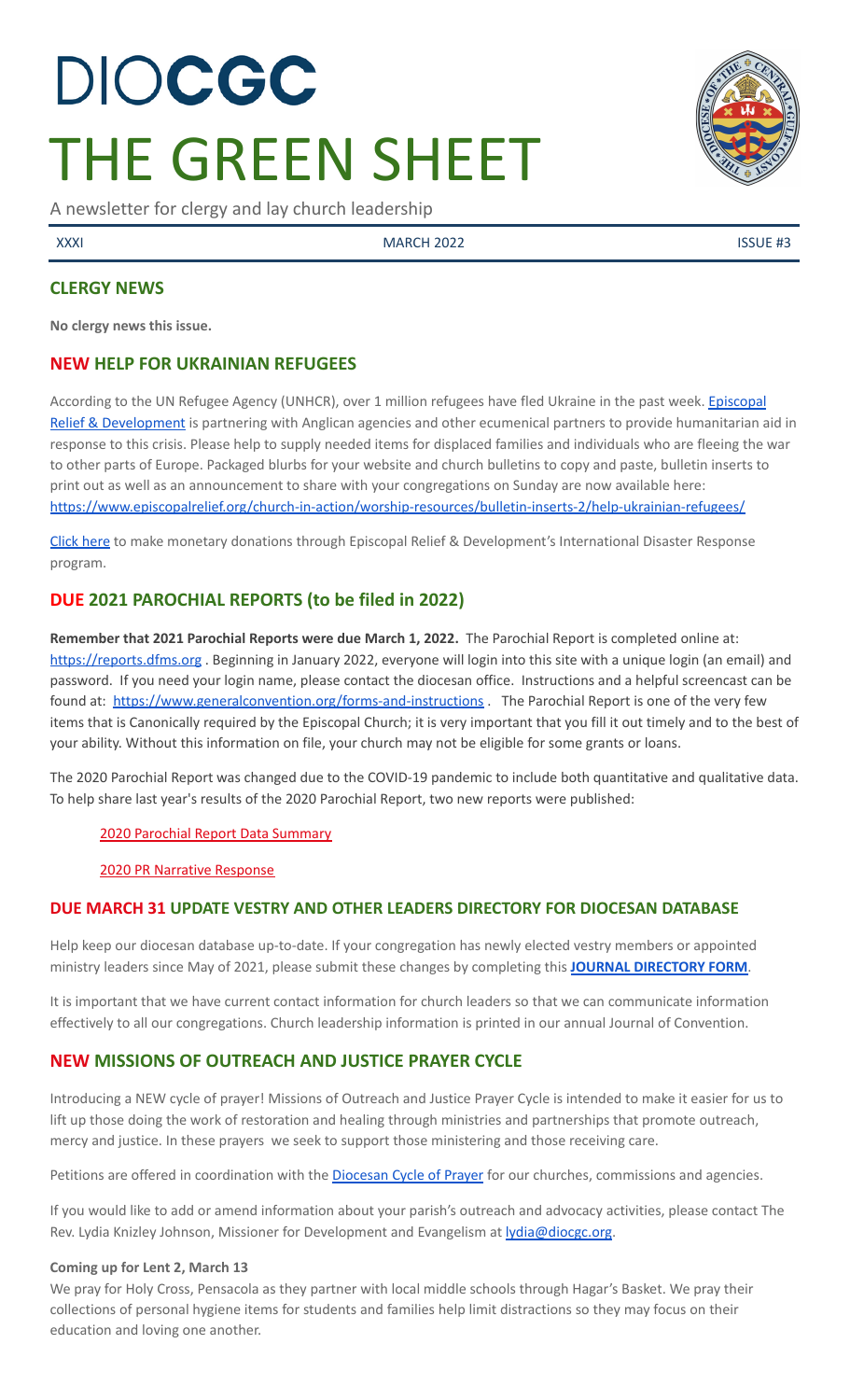We pray for St. Mary's- by-the-Sea, Coden, and the many ways they reach out to their community through ECW, Coach's Club brunches, and their rice and beans ministry. We pray they continue to be a light of hope and place of great welcome in the Coden community.

# **UPDATED DIOCESAN CONVENTION**

Fellowship abounded at our 51st Annual Diocesan Convention last week! Our special guests, Presiding Bishop Michael Curry and Dr. Bertice Berry, certainly brought the power of the Holy Spirit to our time together! We managed to quickly take care of our diocesan business where we voted to approve our 2022 budget and elect new Standing Committee members. Congratulations to Michelle Crawford, St. Jude's, Niceville (Bishop's nomination); the Rev. Bob Donell, All Saints, Mobile (Bishop's nomination); the Rev. De Freeman, St. James, Fairhope; Robert Runderson, Good Shepherd, Mobile; and Mark Waddell, St. Augustines, Navarre who make up the Class of 2025. Our six workshops provided learning about new trends in the Church and creative ways of doing ministry. Many thanks to our host, St. Simon's on the Sound, who put together an outstanding Closing Worship Service and provided volunteers to help everything run so smoothly. Much gratitude for the choir of St. Simon's and the all clergy ensemble called Warm Apple Piety for sharing their musical gifts with us. Most of all, thank you to everyone who attended - it was so wonderful to see you all!

Recordings of the Bishop's Address, missioner reports, keynote presentations, ministry videos and worship services are now available [HERE](https://www.diocgc.org/post/2022-annual-diocesan-convention-summary).

Photographer Danny Dillard captured the convention for us. Photos are available [HERE.](https://dannydillard.shootproof.com/gallery/17635634/home)

Save the date for the 52nd Annual Diocesan Convention, February 16-18, 2023 hosted by Pensacola area churches - St. **Cyprian's, Holy Trinity, St. Monica's - location TBD.**

# **NEW INFO CHANGES TO THE ONLINE SAFEGUARDING / RISK MANAGEMENT SYSTEM**

Our Safeguarding system has migrated to a new platform. You can find links and guidelines on the diocesan website at: <https://www.diocgc.org/administrative-resources> The name of this program changed from "Armatus" to "Praesidium Academy." Each church must identify church Administrators; Admin's can be added to the system by contacting the Diocesan Office. These Admins will add their church members to the Academy system and generate "invitations" to those needing to take Safeguarding modules.

#### **To Sign Up for new Safeguarding system:**

1. E-mail the Safeguarding Online Administrator assigned to your parish.

- 2. Your designated church Administrator will facilitate your access Praesidium Academy by generating an "invitation
- e-mail" which will be sent to you from donotreply@praesidiuminc.com.
- 3. Fill in the required information (including your desired password).
- 4. Click Accept Invite.

5. You will be redirected to the login screen - please log in with your e-mail address and the password you just created. 6. You can now proceed to find and complete the required modules.

If your coursework is over 4 years old, it will be considered dated/expired and may not have been moved over into your new account. If you have any questions, please contact Mary Poss at 850-434-7337.

# **MOURNER'S PATH FACILITATOR TRAINING**

The Episcopal Diocese of the Central Gulf Coast is hosting a Mourner's Path facilitator's training at Beckwith, March 17-19, 2022. Walking the Mourner's Path is a grief program founded out of the need to answer the question, "Where is God in my pain?" The program partners with faith communities around the country to help them reach out and serve those who grieve in their church and their communities. To learn more about the program and training, visit [www.mournerspath.com](http://www.mournerspath.com) or contact the Rev. Dr. Joy Blaylock at [joyblaylock@diocgc.org.](mailto:joyblaylock@diocgc.org)

[REGISTRATION](https://drive.google.com/file/d/1Dt48JlePEscAYYoSU4L_Ks6QRdMZcK_M/view?usp=sharing) FORM BECKWITH [ACCOMMODATIONS](https://events.r20.constantcontact.com/register/eventReg?oeidk=a07eiszh7o61fcdcbbc&oseq=&c=&ch=) FORM

#### Registration fee:

\$400 for registrations received after February 7, 2022

Beckwith Accommodations fees:

- \$325 single occupancy hotel room
- \$255 double occupancy hotel room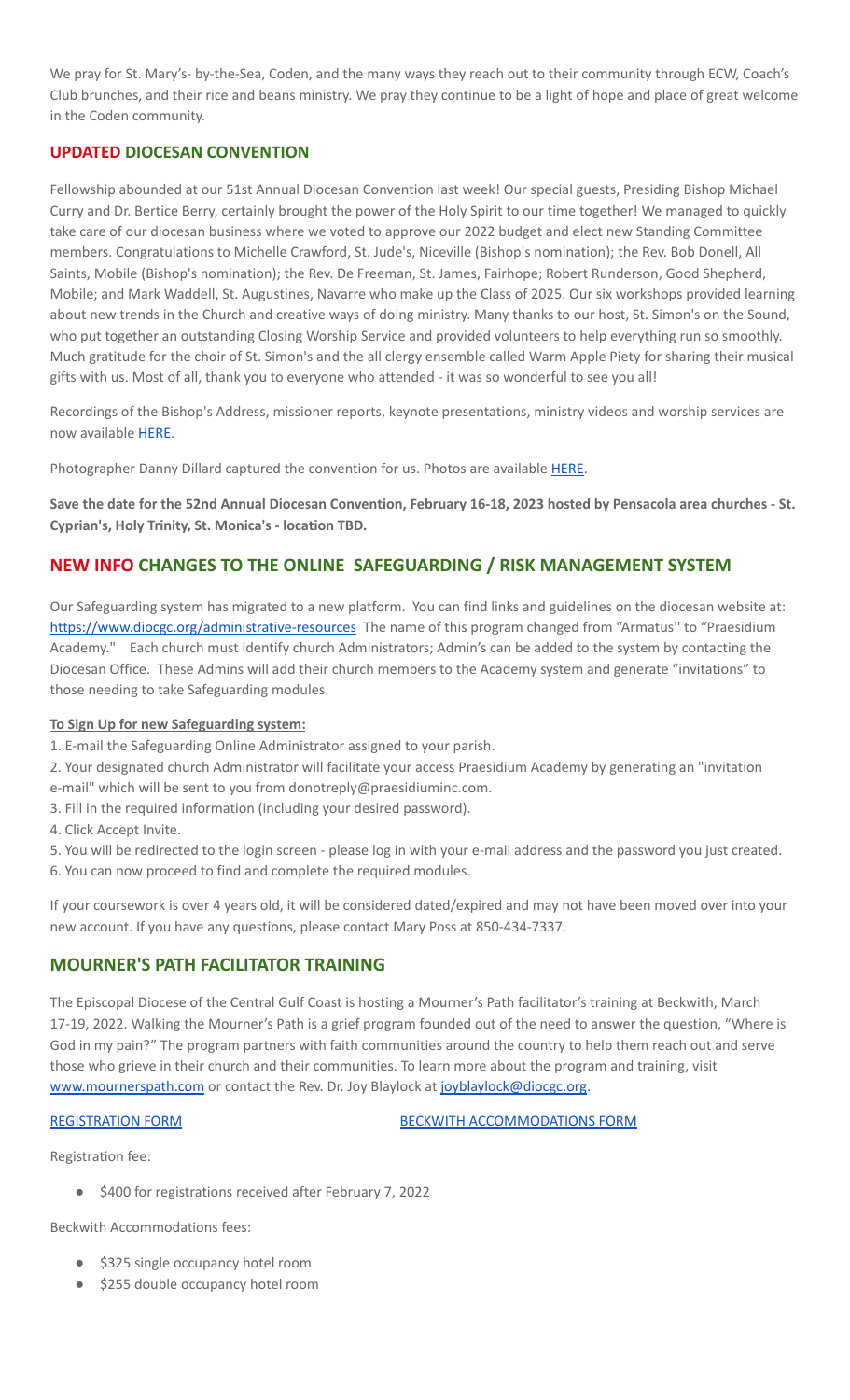# **2022 LOGIN CREDENTIALS FOR TENS STEWARDSHIP MATERIALS**

*2022 password: Luke9:17 (Note: a username is no longer required.)*

We are a diocesan member of TENS, The Episcopal Network for [Stewardship.](https://www.tens.org/) With our membership comes the ability for all of our churches to use the materials advertised by TENS. They include all the printable materials and resources for an eight-week giving campaign. This year's materials combined with the ZOOM workshops in July and August will help you and your congregation navigate these new times, using technical and pastoral best practices. Please download the tools through the members portal and invite your stewardship teams to sign up for workshops.

The login credentials change each year for members. LOGIN at: <https://www.tens.org/annual-pledge-campaigns/every-perfect-gift-2021/>

In addition, TENS is offering several free webinars to all members. You may find those at <https://www.tens.org/webinars-events/tens-webinars/>

# **INSURANCE UPDATES**

- Please visit our website for additional insurance info:
	- [Congregational](http://www.diocgc.org/congregational-resources) Resources
	- Risk Management & Insurance Basics for Religious Organizations [\(recommended\)](https://2f23db9c-81c0-437f-88c1-0d3b99fdb03d.filesusr.com/ugd/ca270f_0fc945a39bad470191c4075c97602c08.pdf)
		- Safety and Insurance Handbook for Churches [\(recommended\)](https://2f23db9c-81c0-437f-88c1-0d3b99fdb03d.filesusr.com/ugd/4525a9_6b89020a60b040f49e2f7feb44b56873.pdf)

#### **REMINDERS:**

- Annual Imputed Income Letters were mailed out early December to the attention of "payroll" for clergy W-2's.
- As noted earlier, your annual church financial audit was due to the diocesan office by September 1 (per Canons). We fully understand if you are delayed due to COVID closure/distancing difficulties. We ask that you notify Kim or Dwight to provide a status of when you plan to complete your audit. Thank you to those churches that have completed your audit or checked in with us. Remember that without a current Audit on file, you might not be approved to take out a church loan or conduct a property transaction.

# **CONGREGATIONS IN TRANSITION (as of 3/1/2022)**

| Andalusia, St. Mary's               | Interim in place, receiving names                          |
|-------------------------------------|------------------------------------------------------------|
| Gulf Breeze, St. Francis            | Interim in place - profile on parish website; interviewing |
| Magnolia Springs, St. Paul's Chapel | Interim in place - profile on parish website               |
| Niceville, St. Jude's               | Interim in place - profile on parish website; interviewing |
| Pensacola, Holy Cross               | Seeking associate                                          |

**Please do not contact the openings directly.** For information, please contact: The Rev. Massey Gentry, Canon to the Ordinary, at [mgfairhope@gmail.com](mailto:mgfairhope@gmail.com) or (251) 459-4169.

# **JOB POSTINGS** Submit a job [posting](https://www.emailmeform.com/builder/form/0cZqC653GdH24p01aWQDfUh)

**Christ Church Parish, Pensacola is seeking a full-time Director of Youth Ministry.** Resumes must be submitted by April 1. DETAILS & JOB [DESCRIPTION](https://christ-church.net/wp-content/uploads/2022/02/Director-of-Youth-Ministry.pdf)

# **LINK TO SUBSCRIBE TO DIOCESAN EMAIL LIST**

We would be so grateful if you would consider adding the link below to your regular church communications and on your websites so that members can subscribe and stay connected to news from around the diocese. Thank you! **[SUBSCRIBE](https://visitor.r20.constantcontact.com/manage/optin?v=001ytzJgXCdPi7CMeRPYjkgWfph8ra8dQJmJ_jgoEJDuFPyjC3HarXiwlhH4JN80K9kNItCddcGgXt-VrglBC4Vvq3YhpG1ym5vnWRlozzk8WJwXJycFplGhx-zzZ96rxkiXY6YLv6vWkWPagBVarHUDKt3SmSUagqj) TO DIOCESAN [COMMUNICATIONS](https://visitor.r20.constantcontact.com/manage/optin?v=001ytzJgXCdPi7CMeRPYjkgWfph8ra8dQJmJ_jgoEJDuFPyjC3HarXiwlhH4JN80K9kNItCddcGgXt-VrglBC4Vvq3YhpG1ym5vnWRlozzk8WJwXJycFplGhx-zzZ96rxkiXY6YLv6vWkWPagBVarHUDKt3SmSUagqj) or Text DIOCGC to 22828.**

#### **MUSIC LICENSING**

If your church offers music during services, it is important to follow all copyright guidelines, which include maintaining a license to perform, broadcast, or print copyrighted music. Review your church's licensing agreements, and be sure to add the streaming option if you are broadcasting services online. Recommended licensing companies include One [License](https://onelicense.net/), Christian Copyright Licensing [International\(](https://us.ccli.com/)CCLI), Christian [Copyright](https://christiancopyrightsolutions.com/) Solutions.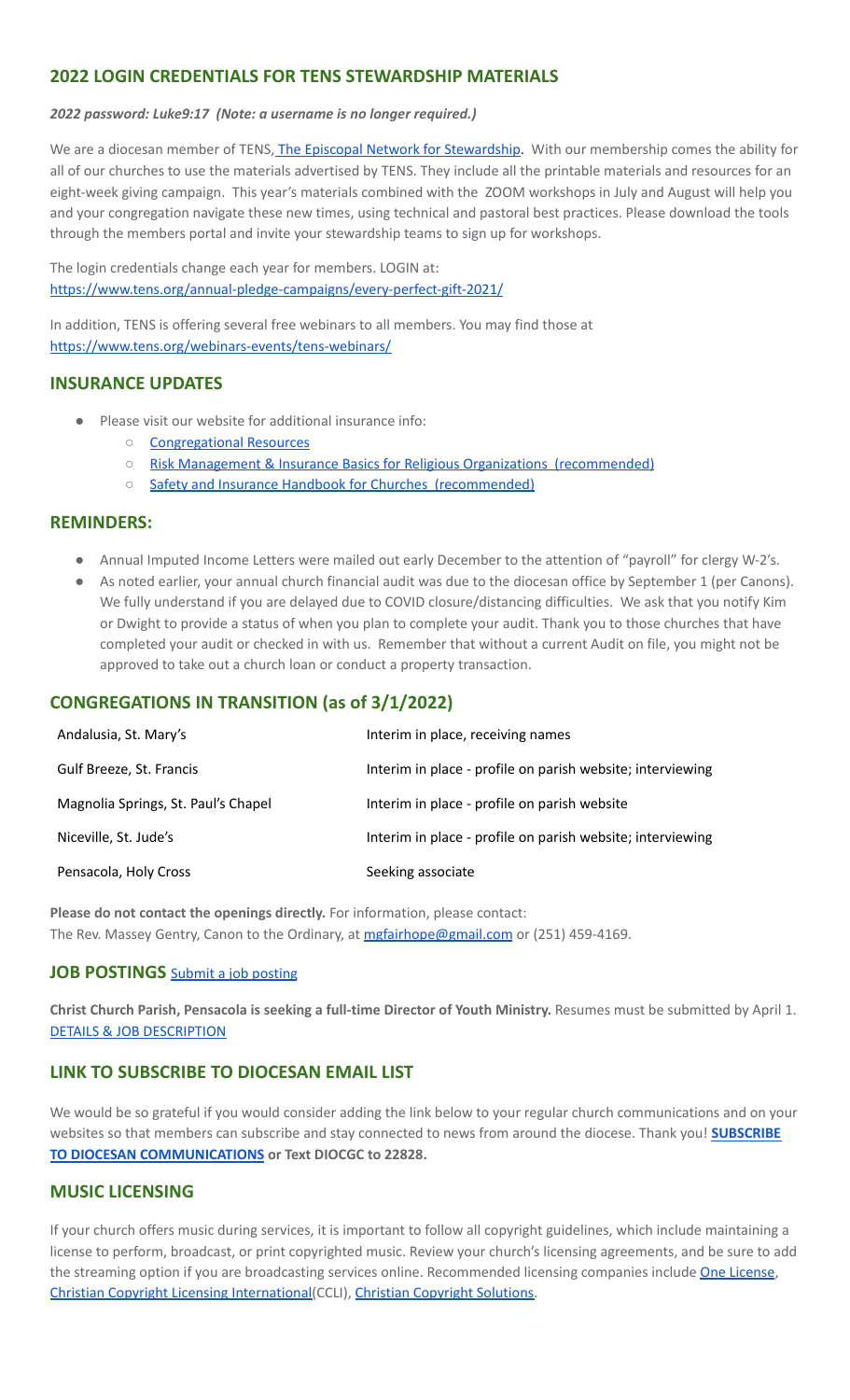# **LEARN - PRAY - ACT RESOURCES**

As a recommitment to our work of Becoming Beloved Community, the Commission on Racial Justice & Reconciliation gathered resources for us to do this work. You can find the resources at [www.diocgc.org/learn-pray-act.](http://www.diocgcorg/learn-pray-act)

#### **CYCLES OF PRAYER FOR DIOCESE AND PRISON MINISTRY**

Congregations are asked to include both our Diocesan Cycle of Prayer and our Prison Ministry Cycle of Prayer in their Prayers of the People, newsletters, and/or bulletins. Both are available at [www.diocgc.org/cycle-of-prayer](http://www.diocgc.org/cycle-of-prayer).

#### **BOOKMARK THE DIOCESAN CALENDAR**

Stay up-to-date on diocesan events by bookmarking our calendar: [https://www.diocgc.org/calendar-of-events.](https://www.diocgc.org/calendar-of-events)

# **COMMUNICATIONS QUICK LINKS**

Submit an article for [publication](http://www.emailmeform.com/builder/form/XqOP984Ae60c8m6ynr) Submit a [church/community](http://www.emailmeform.com/builder/form/eOM4Bb6VTb78y20Wrapf8) event Submit a job [posting](https://www.emailmeform.com/builder/form/0cZqC653GdH24p01aWQDfUh)

#### **UPCOMING DIOCESAN EVENTS**

| <b>WHAT</b>                                                                                                               | <b>WHEN</b> | <b>WHERE</b>                                                                     |
|---------------------------------------------------------------------------------------------------------------------------|-------------|----------------------------------------------------------------------------------|
| Whitney Plantation Piligrimage Pre-meeting (Part 1 of 3)<br>sponsored by Commission on Racial Justice &<br>Reconciliation | Mar 5       | Holy Trinity Lutheran Church, Daphne<br><b>REGISTRATION &amp; DETAILS</b>        |
| Selma Bridge Cross Jubilee sponsored by Commission on<br>Racial Justice & Reconciliation                                  | Mar 6       | Depart Daphne, AL<br><b>DETAILS</b>                                              |
| Mourner's Path Training                                                                                                   | Mar 17-19   | <b>Beckwith</b><br><b>REGISTRATION DETAILS</b>                                   |
| Whitney Plantation Piligrimage Visit (Part 2 of 3) sponsored<br>by Commission on Racial Justice & Reconciliation          | Mar 19      | Depart Holy Trinity Lutheran Church, Daphne<br><b>REGISTRATION &amp; DETAILS</b> |
| Happening #59                                                                                                             | Mar 25-27   | <b>Beckwith</b><br><b>REGISTRATION &amp; DETAILS</b>                             |

# **BISHOP RUSSELL'S SCHEDULE**

| <b>WHAT</b>                                   | <b>WHEN</b>      | <b>WHERE</b>                    |
|-----------------------------------------------|------------------|---------------------------------|
| Ash Wednesday service                         | Mar 2            | Christ Church Cathedral, Mobile |
| Visitation                                    | Mar <sub>6</sub> | St. John's, Pensacola           |
| <b>Wednesday Visitation</b>                   | Mar 9            | St. Mark's, Troy                |
| Cursillo #166 - on staff                      | Mar 10 - 13      | Beckwith                        |
| Visitation                                    | Mar 13           | Holy Cross, Pensacola           |
| Spring House of Bishops meeting               | Mar 14 - 22      | Camp Allen                      |
| COM/Standing Committee Diaconate interviews   | Mar 26           | <b>ZOOM</b>                     |
| <b>Standing Committee Orientation mtg</b>     | Mar 26           | <b>Duvall Center</b>            |
| Visitation                                    | Mar 27           | St. James', Fairhope            |
| Center for Clergy conference                  | Mar 31           | St. Christopher's, Pensacola    |
| Service of Repentance                         | Apr 2            | Christ Church Cathedral, Mobile |
| Visitation                                    | Apr 3 am         | St. John's, Mobile              |
| Go Forward Gathering - Mobile Clergy/Vestries | Apr 3 pm         | Mobile, AL                      |
| Wednesday Visitation                          | Apr 6            | Immanuel, Bay Minette           |
| Daughters of the King [DOK] retreat           | Apr 8            | Beckwith                        |
| Palm Sunday Visitation                        | Apr 10           | Holy Trinity, Pensacola         |